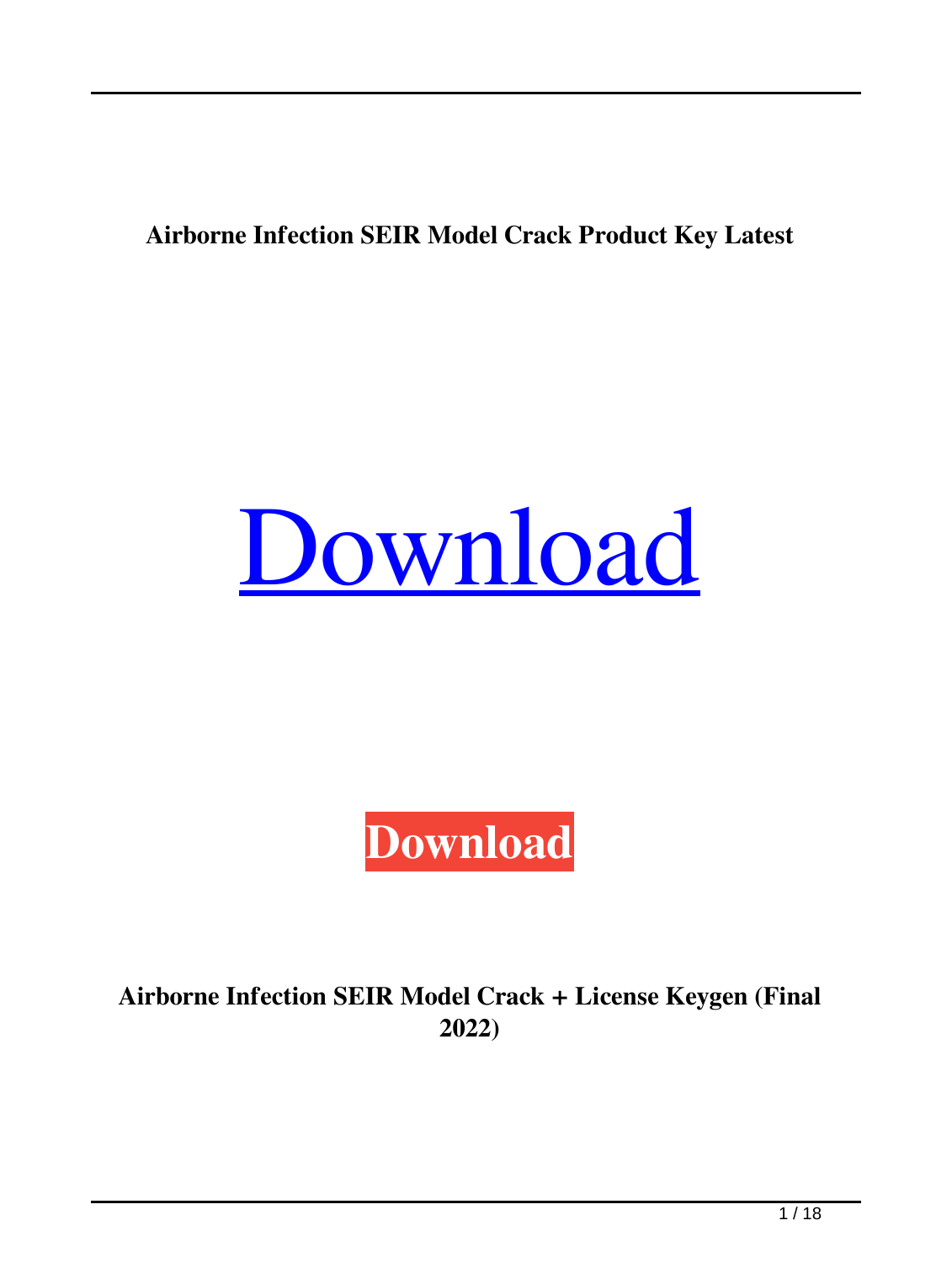Infectious people appear in the initial simulation with an initial incubation period of \$k\_{1}\$ days. Every infected person can become infectious after an incubation period of \$k\_{2}\$ days A single day of incubation time means that a person becomes infectious after that incubation period. Infectious people appear in the initial simulation with an initial incubation period of \$k\_{1}\$ days. Every infected person can become infectious after an incubation period of  $k_{2}$  {2} \$ days. A single day of incubation time means that a person becomes infectious after that incubation period. After the infectious period, infected people can recover after a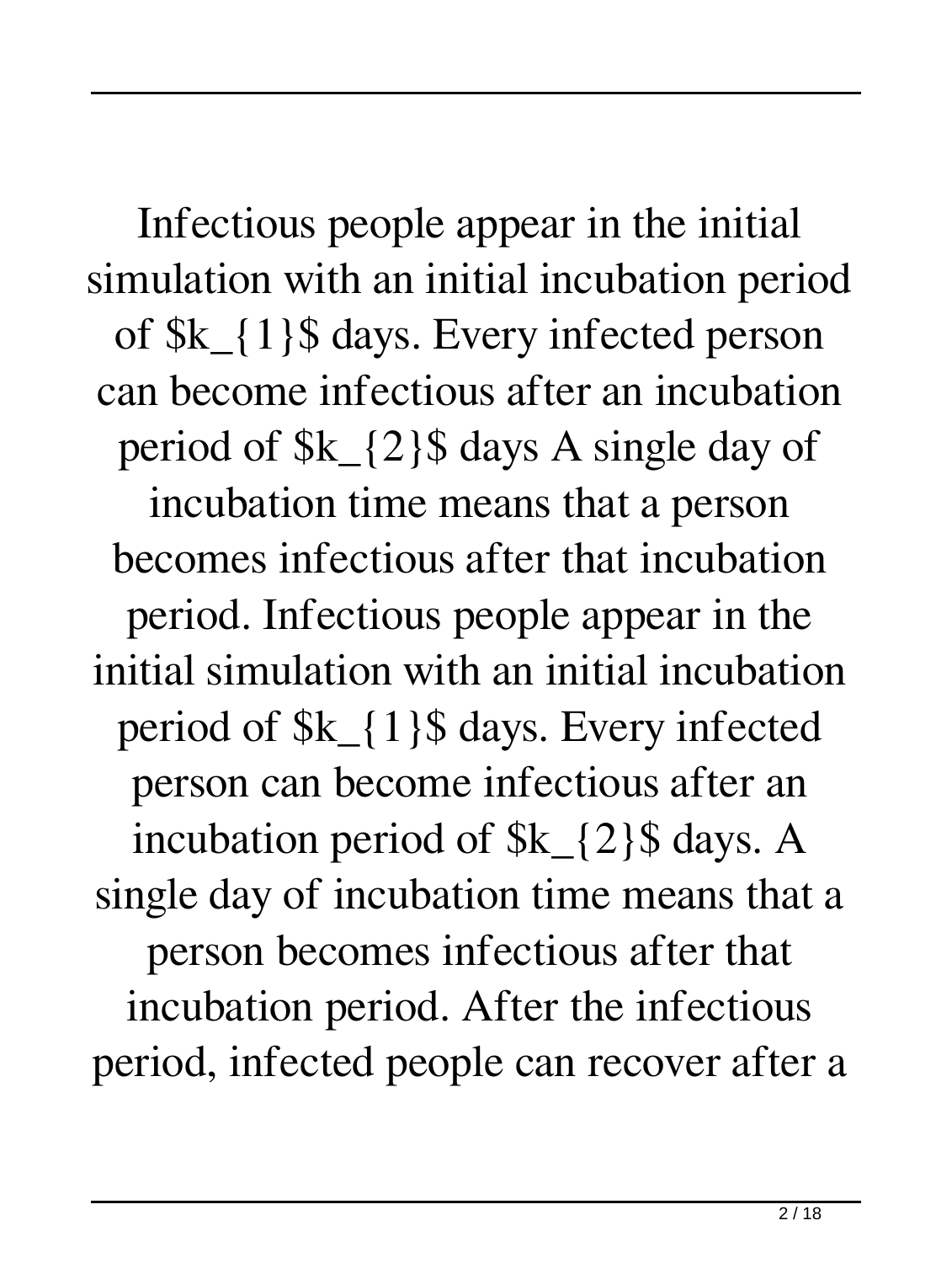period of \$k\_{3}\$ days or pass away after a period of  $k_{4}$  {4}\$ days. This step is

important as people recover from the infection and stop being infectious. After the infectious period, infected people can recover after a period of  $k_{3}$  {3} days or pass away after a period of  $k_{4}$  {4}\$ days. This step is important as people recover

from the infection and stop being infectious. People recover after a period of \$k\_{5}\$ days and stop being infectious. People recover after a period of  $k_{5}$  {5}\$ days and stop being infectious. To sum it up, the infected people are in the infectious stage for \$k\_{1}\$ days, infectious and recover in \$k\_{3}\$ days,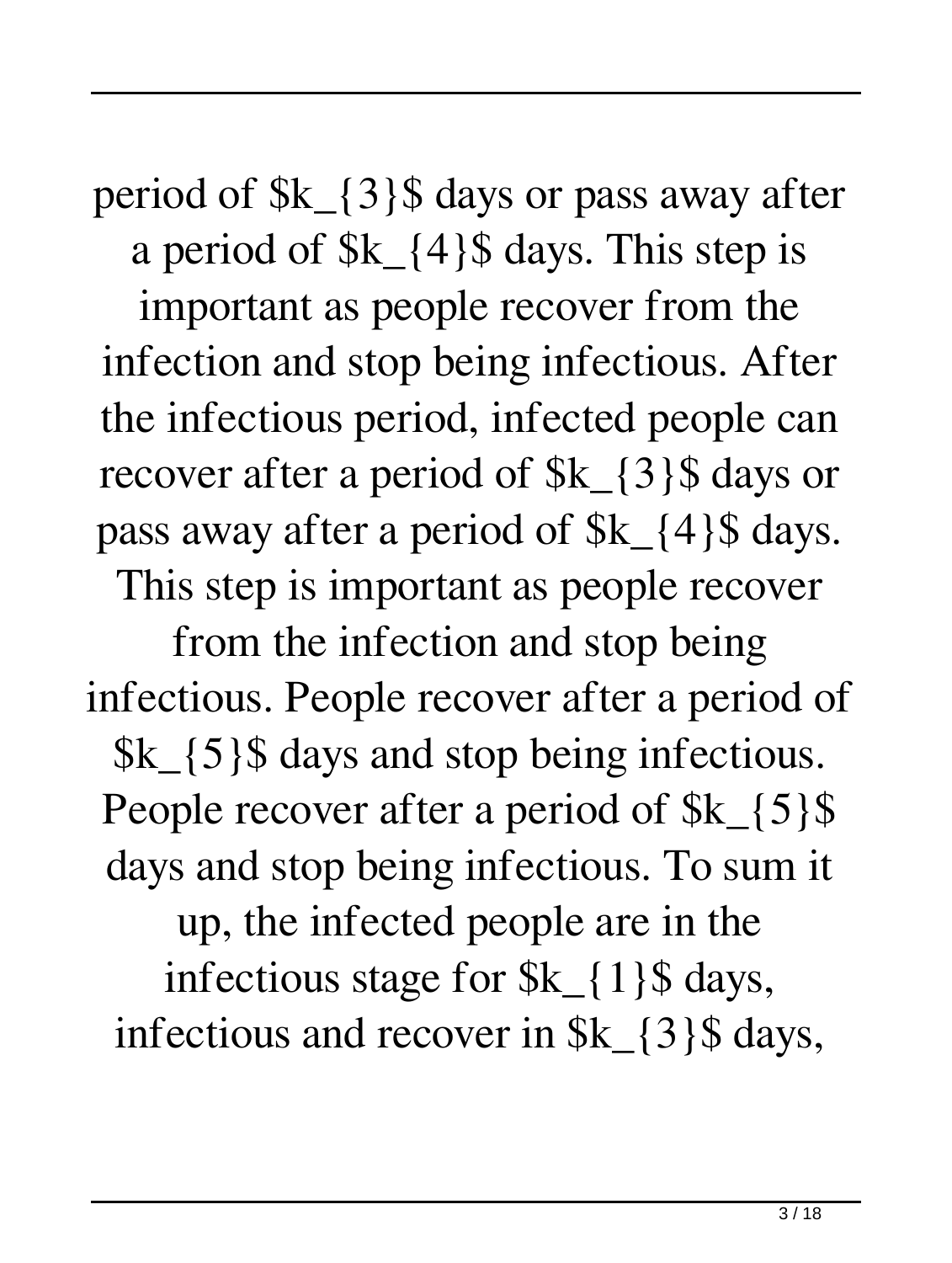infectious and recover in  $k_{5}$  {5} days. he's been clearing the plughole. A week after he takes over this morning, the "home" he was looking forward to, and the one that beckons most, is somewhere far from here. It's a holiday he's never been to before, a place he's never seen, a place where the people are different. "Yeah," he says, smiling wryly. "It'll be a change." If you are thinking of suicide, please go to the NHS website,

www.nhs.uk/commonhealthcounselling or call the free and confidential National Suicide Prevention Line on 0300 123 3393.[Fractures of the mandible following implantoplasty--a case report]. The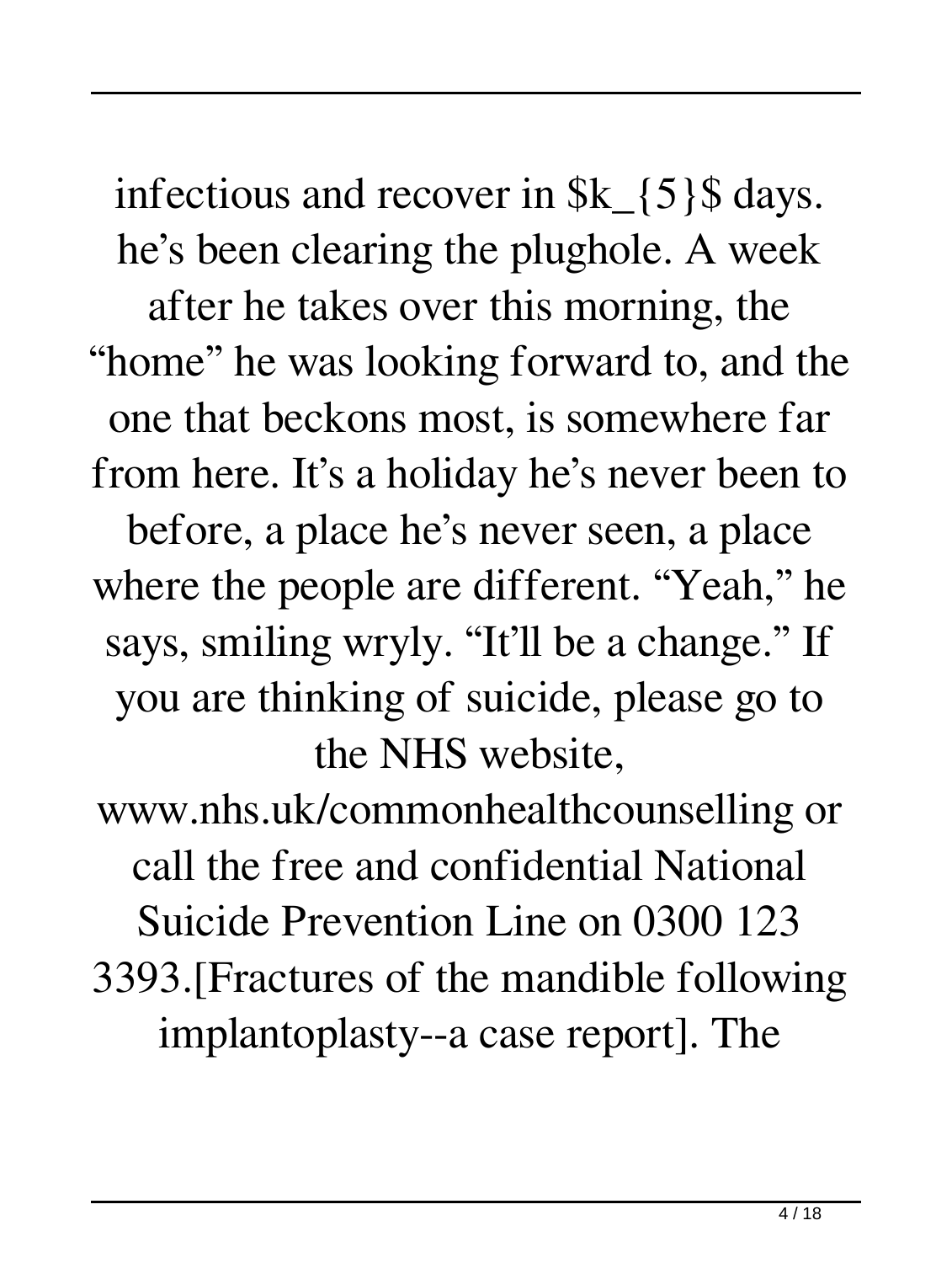## possible complications of implantoplasty are very rarely

**Airborne Infection SEIR Model Crack + Free**

This project was built to analyze the spread of a disease with the following characteristics: 1. The area of interest is of

 $13 \times 13$  square kilometers. 2. The maximum time in which an infection can be circulated is 45 days, 3. During this time there is no seasonality. 4. The initial number of susceptible is 100,000. 5. The following population density was considered: 4,000 persons/km<sup>2</sup> 6. We were considering the occurrence of a disease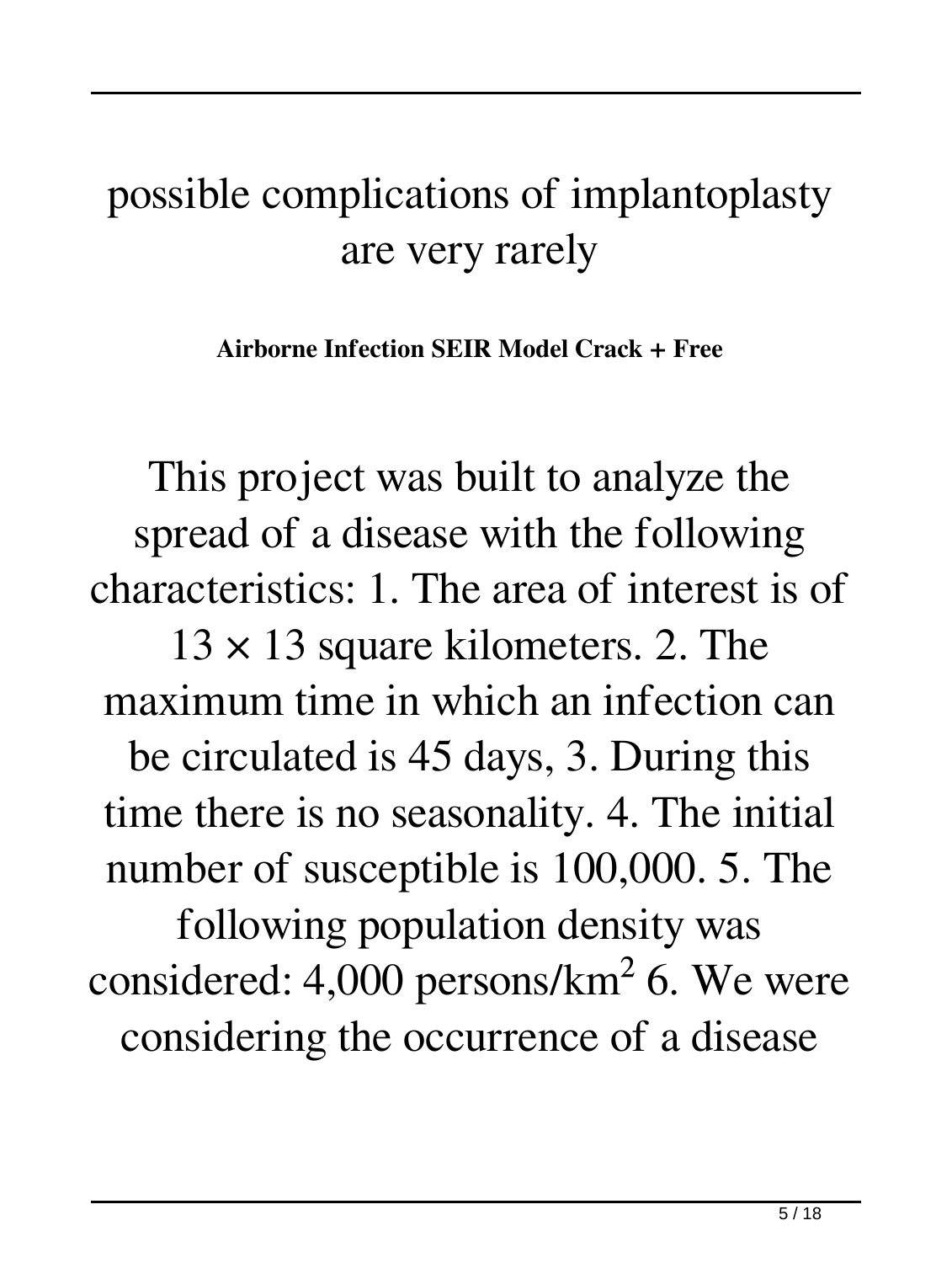that affects the upper respiratory tract, or "colds" 7. During this simulation, 10% of infected people die every day 8. There are no cross-immunities between this infection and the others. 9. The simulations were divided into 100 runs for each data point 10. Using the built in simulation of the airborne infection SEIR model we were able to: 11. Plot the time evolution of the susceptible, latent, infectious and recovered populations for each run 12. Produce a map of the Susceptible population over the area of interest for each run 13. Produce a map of the Infectious population over the area of interest for each run 14. Produce a map of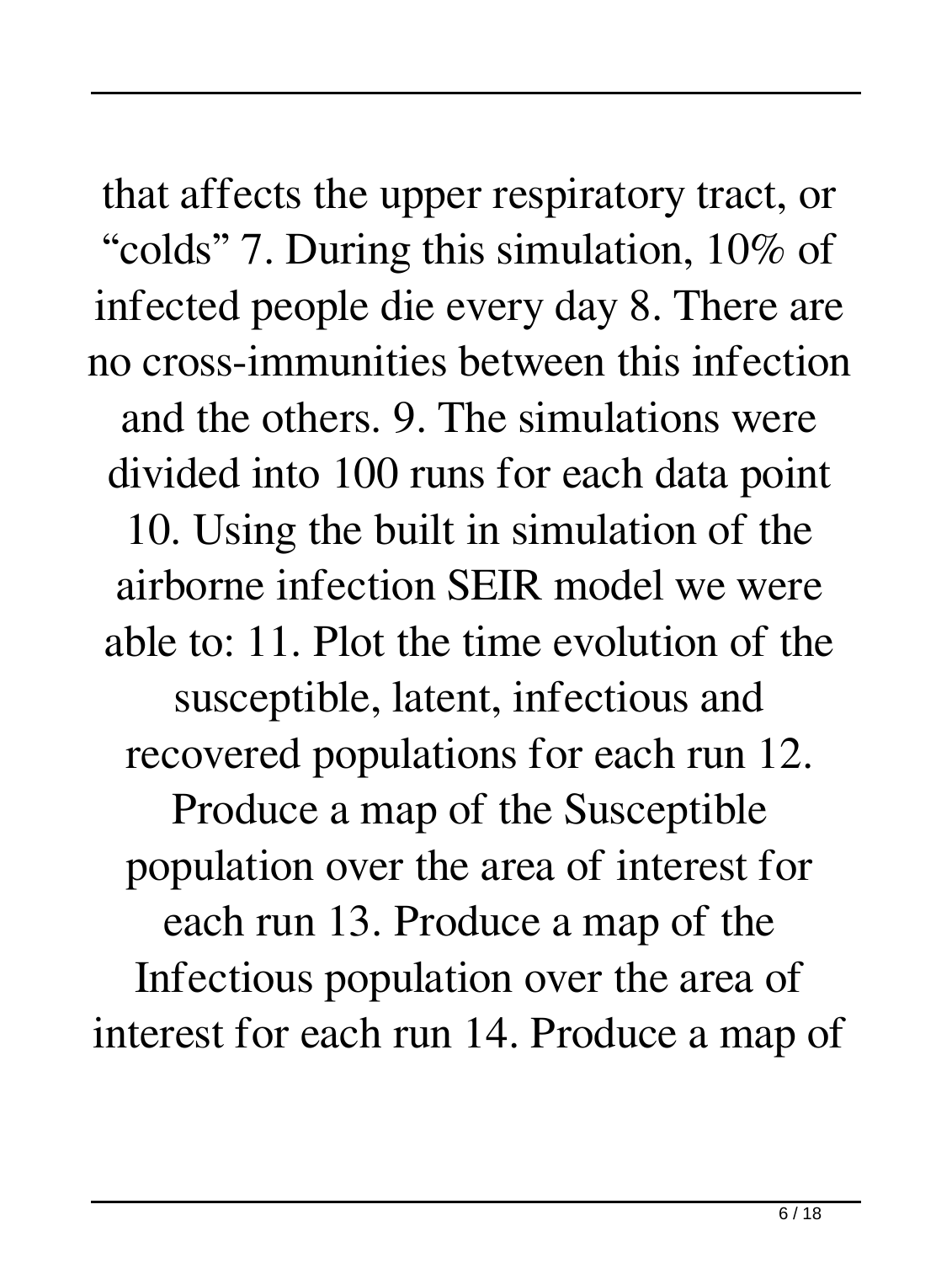the Latent population over the area of interest for each run 15. Produce a map of the Recovered population over the area of interest for each run Introduction The Airborne Infection SEIR model was built as an open source simulation tool that allows you to analyze the time evolution of four populations in an epidemic area. Airborne Infection SEIR Model is built in Java and allows you to see how an infection can spread through a population in a matter of days. KEYMACRO Description: This project was built to analyze the spread of a disease with the following characteristics: 1. The area of interest is of 13 x 13 square kilometers. 2.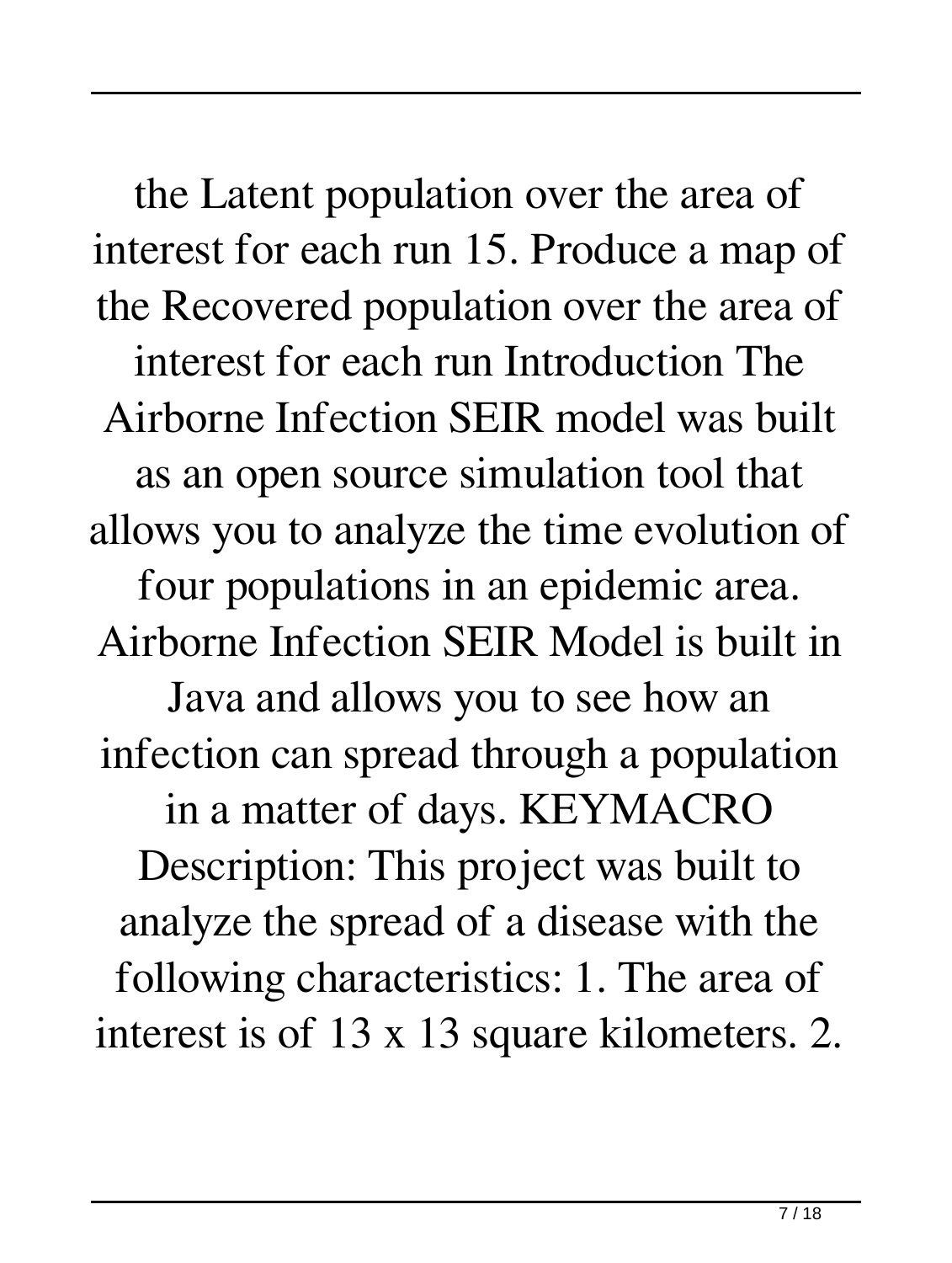The maximum time in which an infection can be circulated is 45 days, 3. During this time there is no seasonality. 4. The initial number of susceptible is 100,000. 5. The

following population density was considered: 4,000 persons/ $km^2$  6. We were considering the occurrence of a disease that affects the upper respiratory tract, or "colds" 7. During this simulation, 10% of infected people die every day 8. There are no cross-immunities between this infection and the others. 9. The simulations were divided 77a5ca646e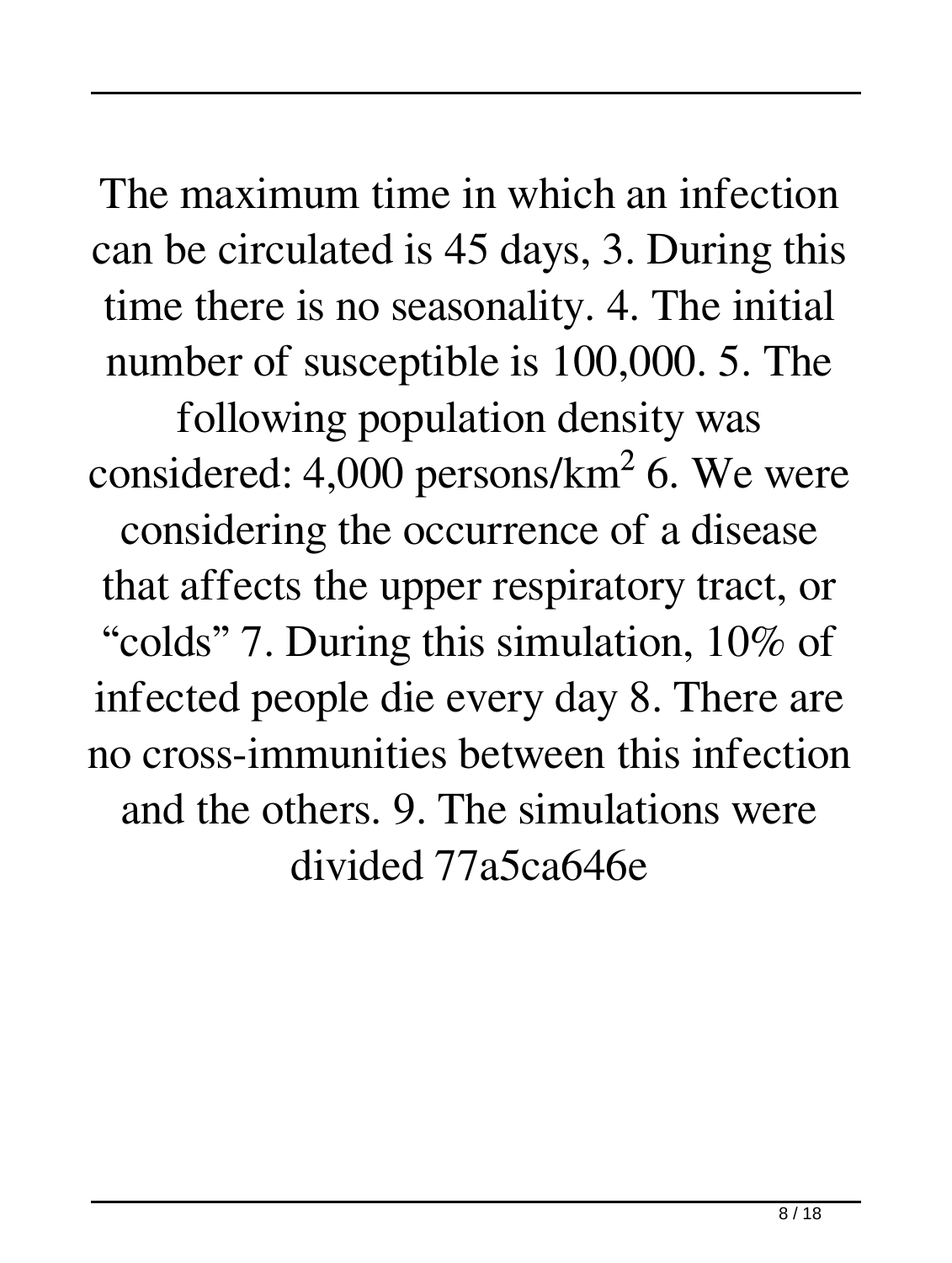### **Airborne Infection SEIR Model Crack + Keygen Full Version**

\* Shows the time evolution of the number of infected and recovered individuals in a room, based on a given number of infected individuals at the time of the simulation. \* The number of infected individuals in the population follows a standard SEIR model. \* The number of recovered individuals at any given time is the amount of infected individuals that have successfully recovered. \* All simulations are timebased, and allow you to set the time period for a simulation. \* Airborne Infection SEIR Model provides an advanced simulation that shows you the time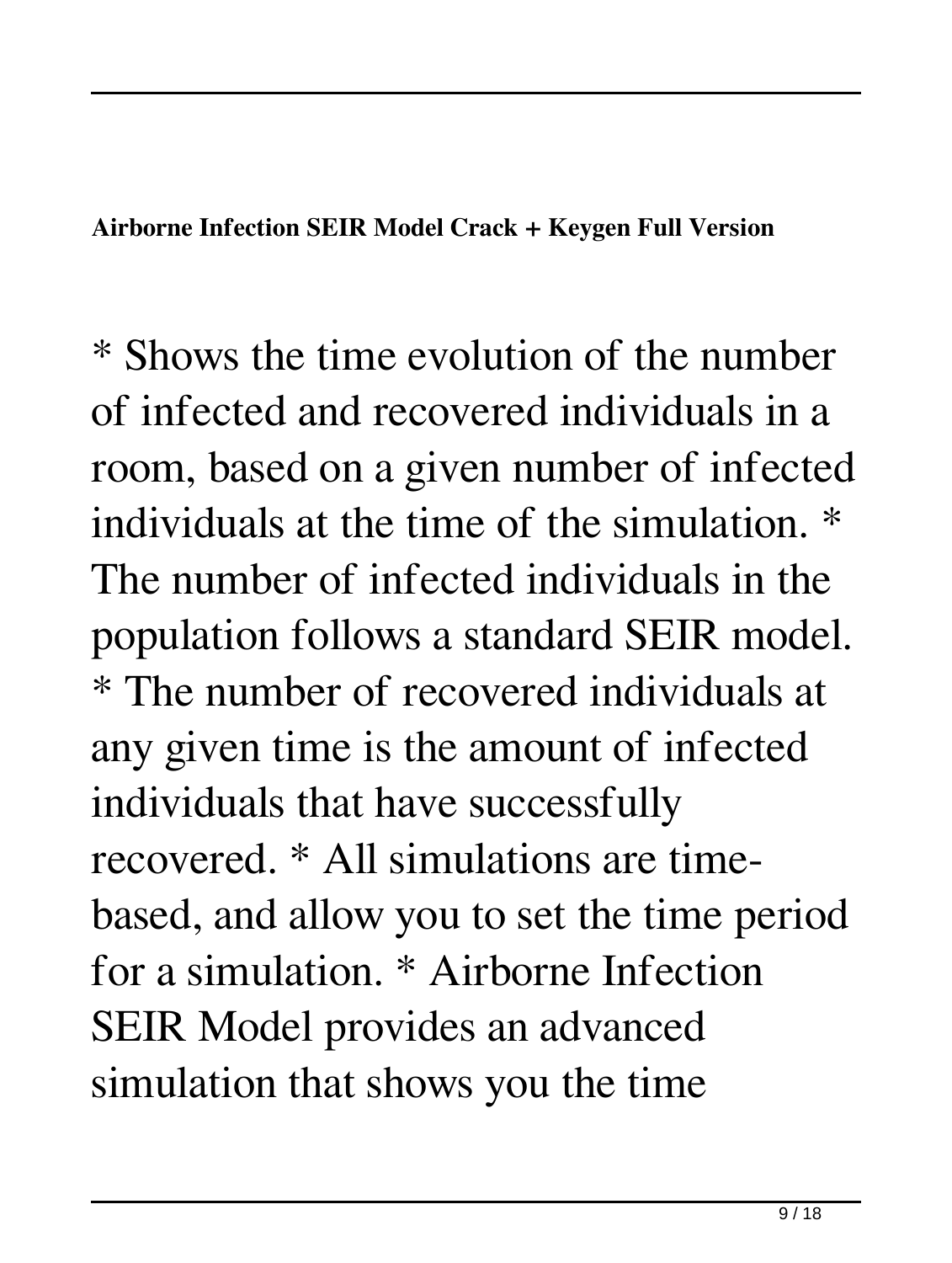# evolution of the infected population.

Airborne Infection SEIR Model Simulation Examples: \* Show the evolution of infected, recovered and total population in a population of up to 1000 individuals in 2 hours. \* Show the evolution of infected, recovered and total population in a population of up to 5000 individuals in 2 hours. \* Show the evolution of infected, recovered and total population in a population of up to 10000 individuals in 2 hours. \* Shows the effect of population density. \* Shows the effect of population growth in a population of up to 1000 individuals in 2 hours. \* Shows the effect of population growth in a population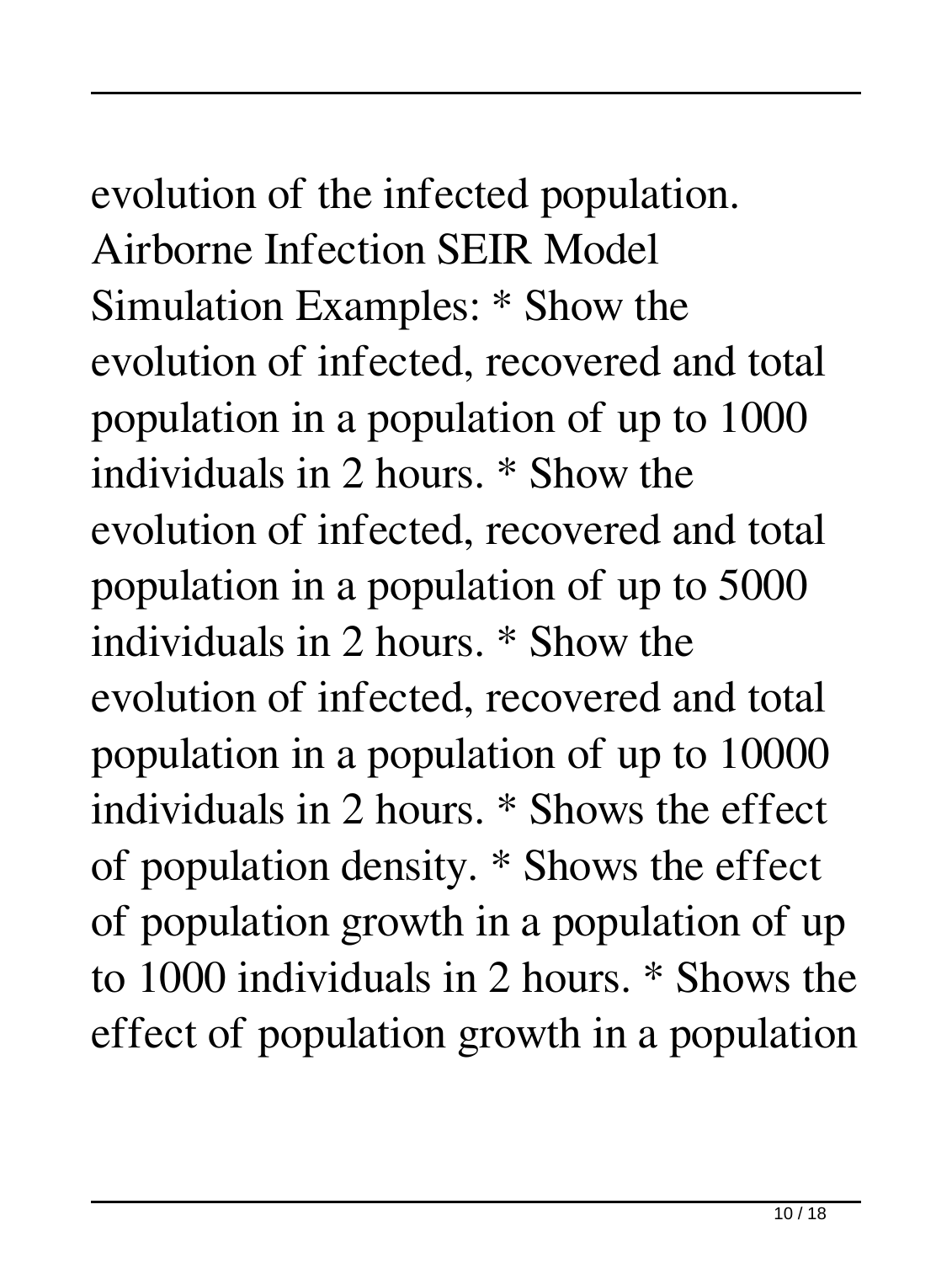of up to 5000 individuals in 2 hours. Airborne Infection SEIR Model Simulation Commands: \* Airborne Infection SEIR Model offers basic simulation commands that allow you to run a simulation with the same parameters in different ways. \* Run a simulation in which the number of infected people in a population is constant, for example at 10 people. \* Run a simulation in which the number of recovered people in a population is constant, for example at 1 person. \* Run a simulation in which the infected population decreases by a

percentage, for example 5% each time step. \* Run a simulation in which the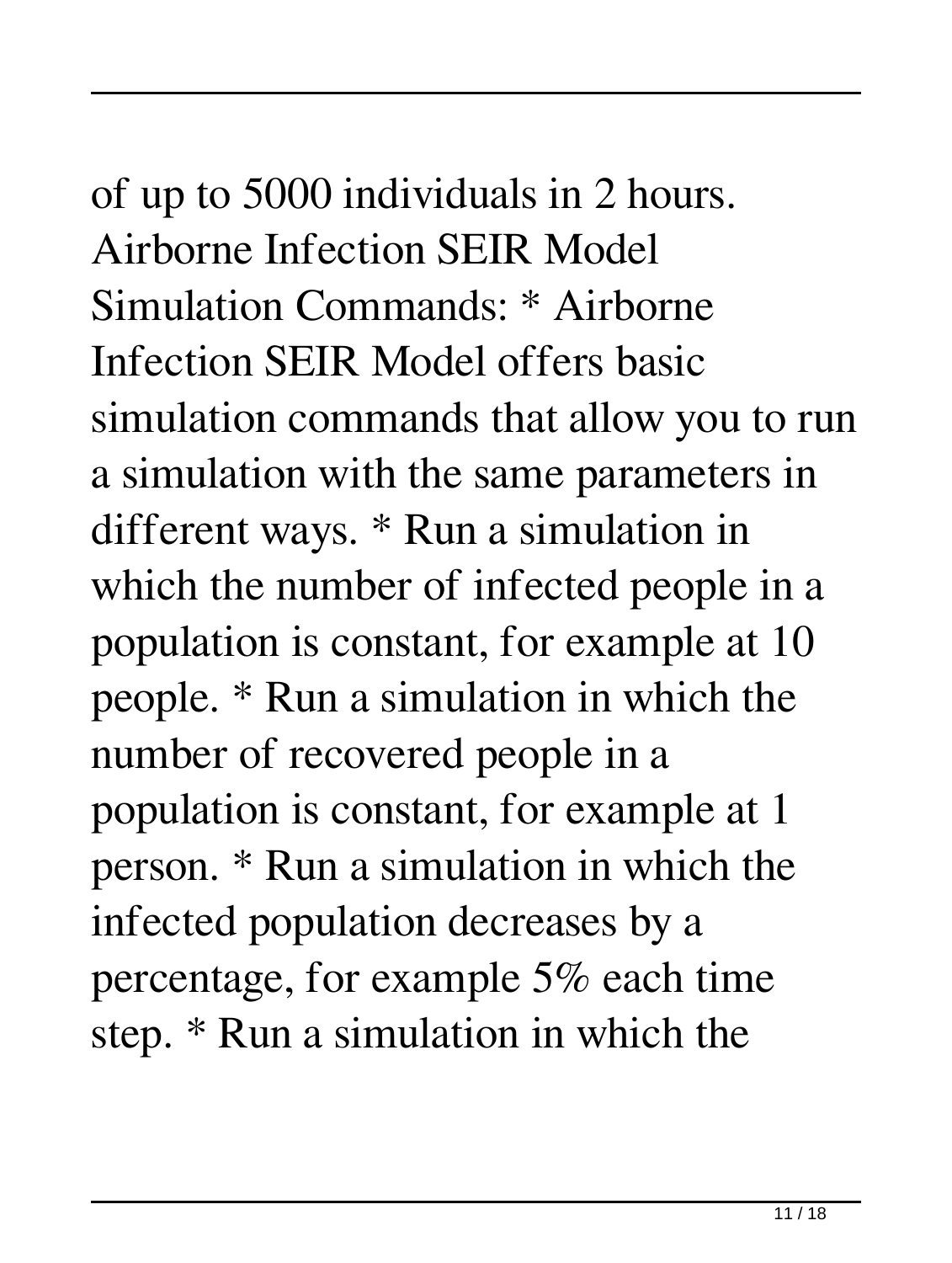number of recovered people in a population increases by a percentage, for example 1% each time step. \* Run a simulation in which the recovered population decreases by a percentage, for example 5% each time step. \* Run a simulation in which the number of recovered people in a population increases by a percentage, for example 1% each time step. \* Choose the number of susceptible people and the percentage of recovered people that can be reinfected. \* Choose the number of susceptible people and the percentage of recovered people that can be reinfected. \* Choose the number of susceptible people and the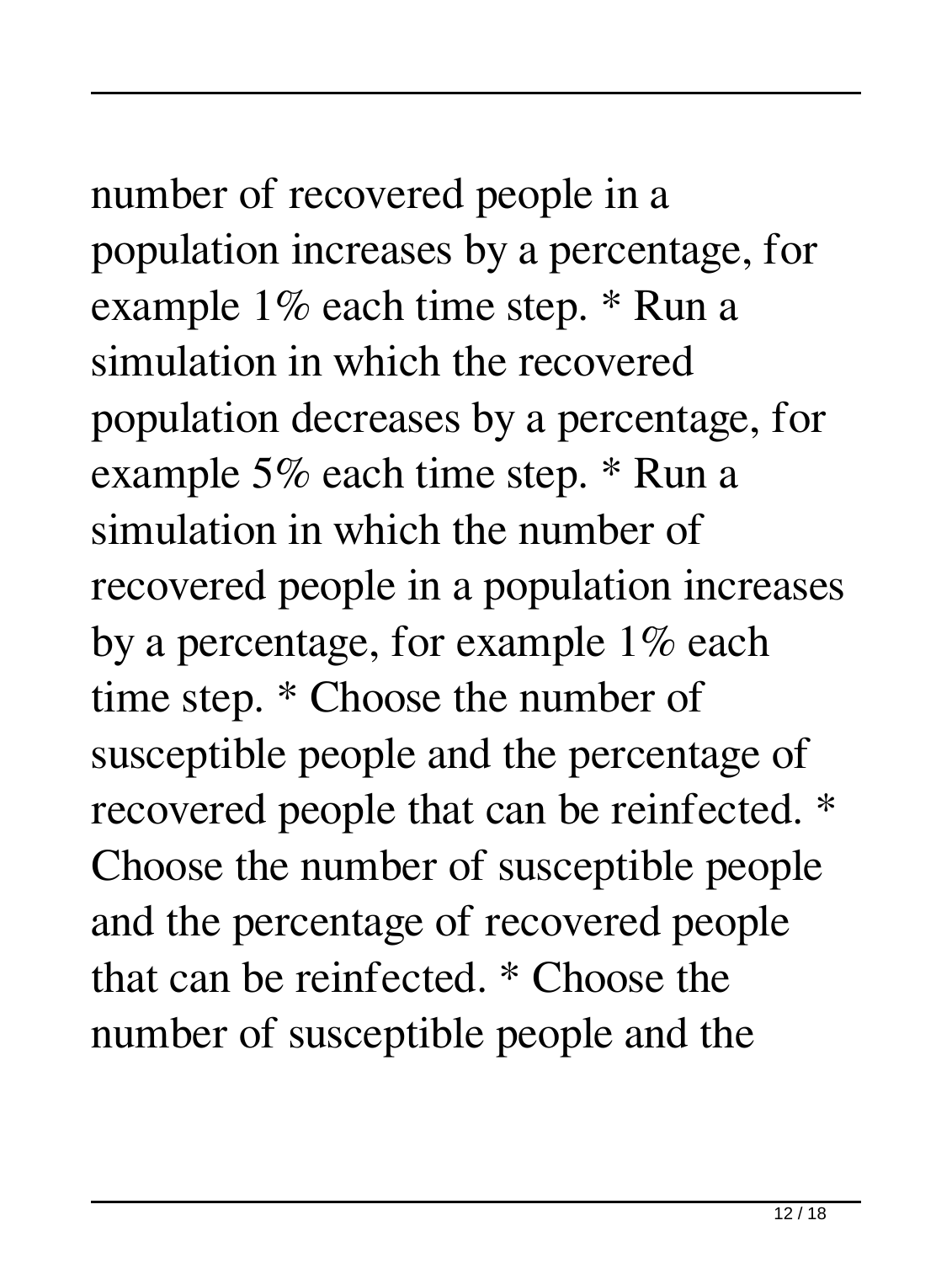percentage of recovered people that can be reinfected. \* Choose the number of susceptible people and the percentage of

**What's New In?**

Airborne infection SEIR model is used to model the spread of an airborne infection, such as influenza or the common cold. The model allows us to determine when the outbreak of an airborne infection starts and how many people are infected at any given time. Q: How to use a single class to distinguish between data and actual manipulation? I have a model for which I will need to extract a data from its users.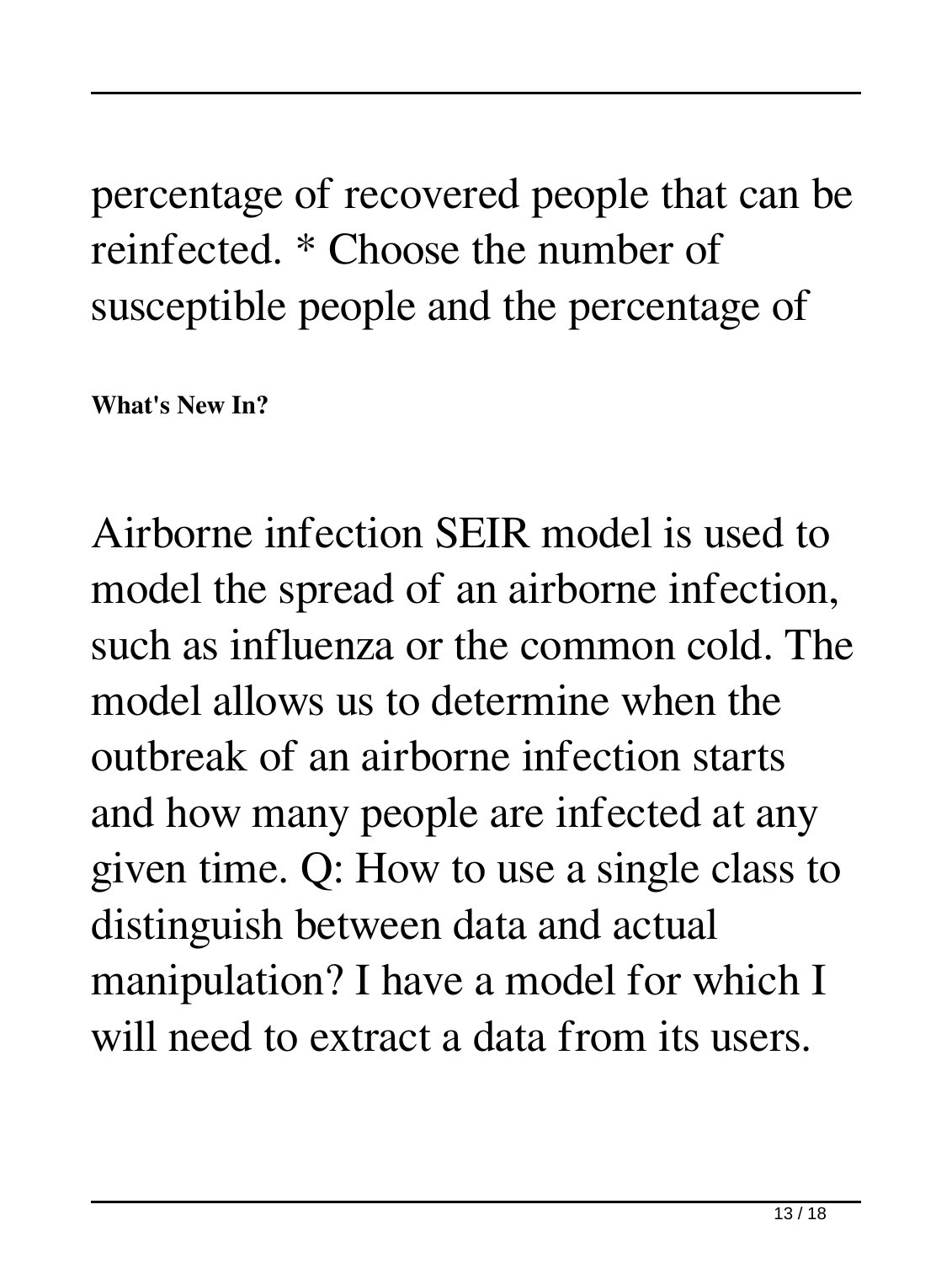The model has been validated and is considered as a canonical data. So, at some point I will want to operate on it to see if it meets a certain requirement. Now, I've got multiple models with the same structure. I want to know if it is possible to introduce a generic data extraction method, something

like: def data(model, data\_name,

 $data_type=str$ : data =

model.data[data\_name] if data\_type  $==$ "object": # extract object members elif data\_type == "array": # extract array members And then use it to extract data for each of the models. A: def data(model, data\_name, data\_type=str): data = model.data[data\_name] if data\_type  $==$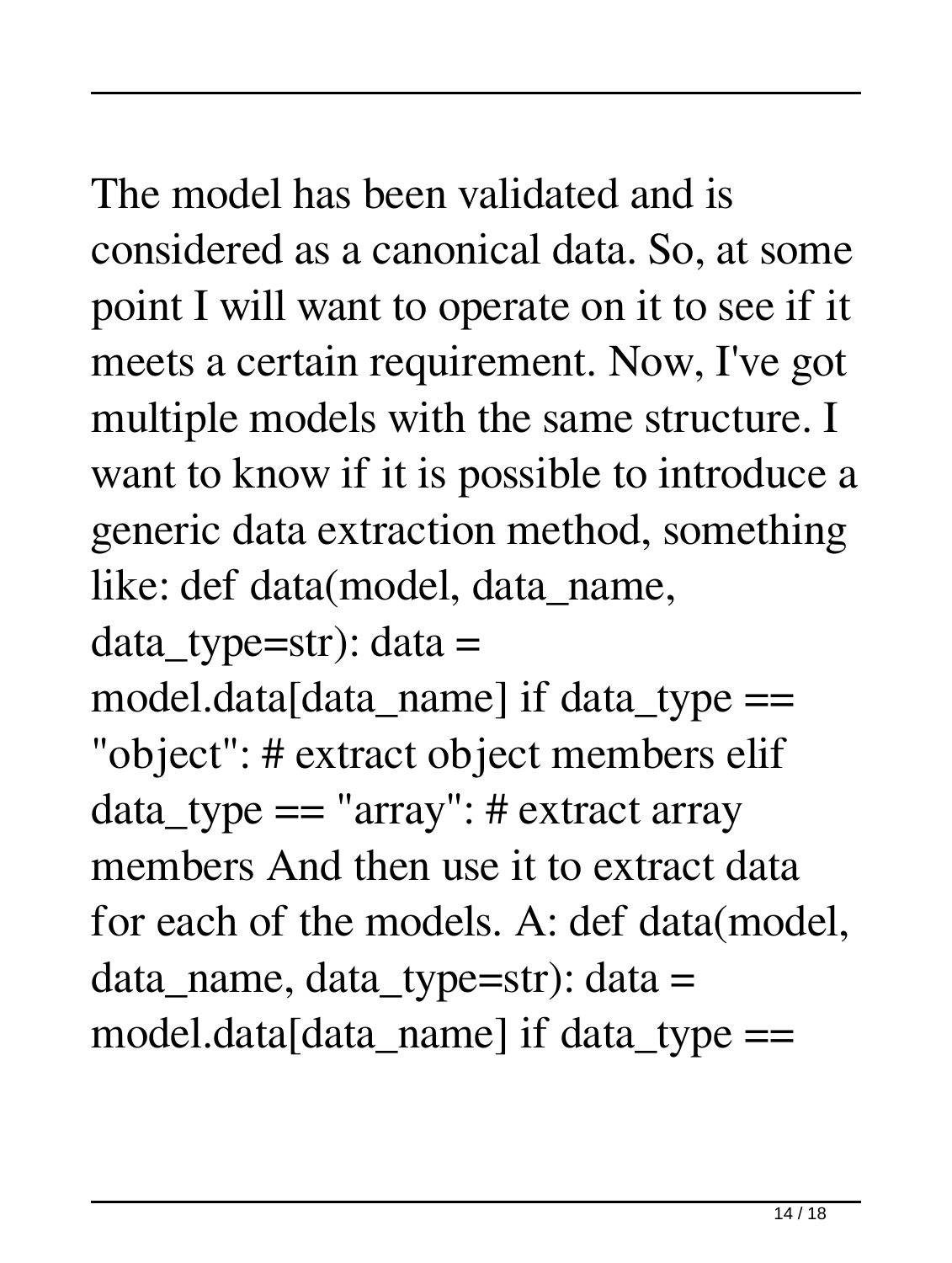"object": # extract object members elif data\_type == "array": # extract array members You can use globals() to access a global variable and then dict() to get an object with keys and values def data(model, data\_name, data\_type=str): global MYDICT data = model.data[data\_name] if data\_type  $==$ "object": data = dict(MYDICT.items()) elif data\_type  $==$  "array": data  $=$ dict(MYDICT) else: print("Wrong data type",data\_type) I wouldn't use globals() to access global variables. Better use an object with a reference to the model. That will lead you to having the right data. How the changing of the season affects my body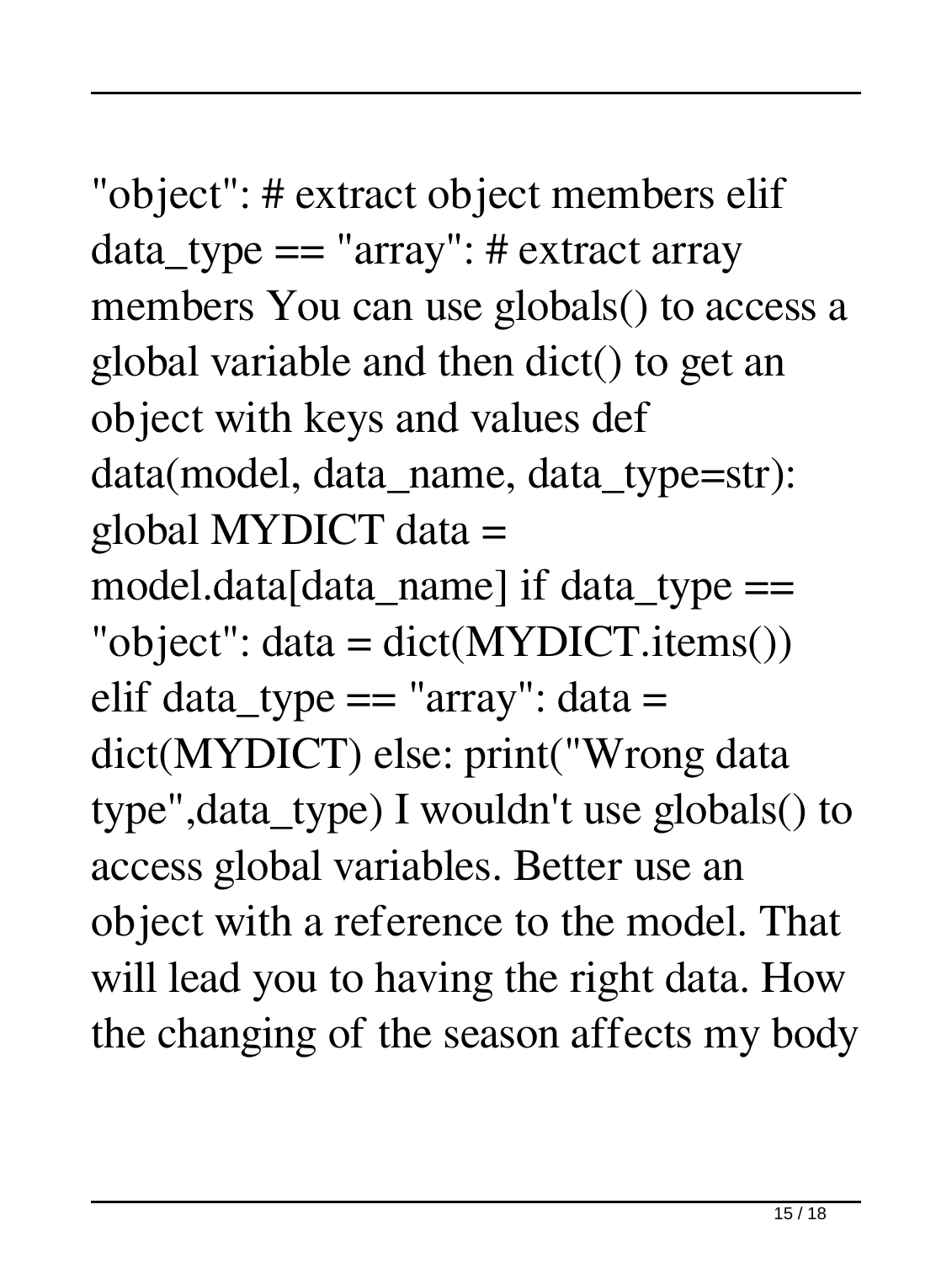As we are coming in to autumn, my skin has started to break out more than before. I am happy to have finally found something that works and has not had any side effects. I am also starting to feel a little bit sluggish and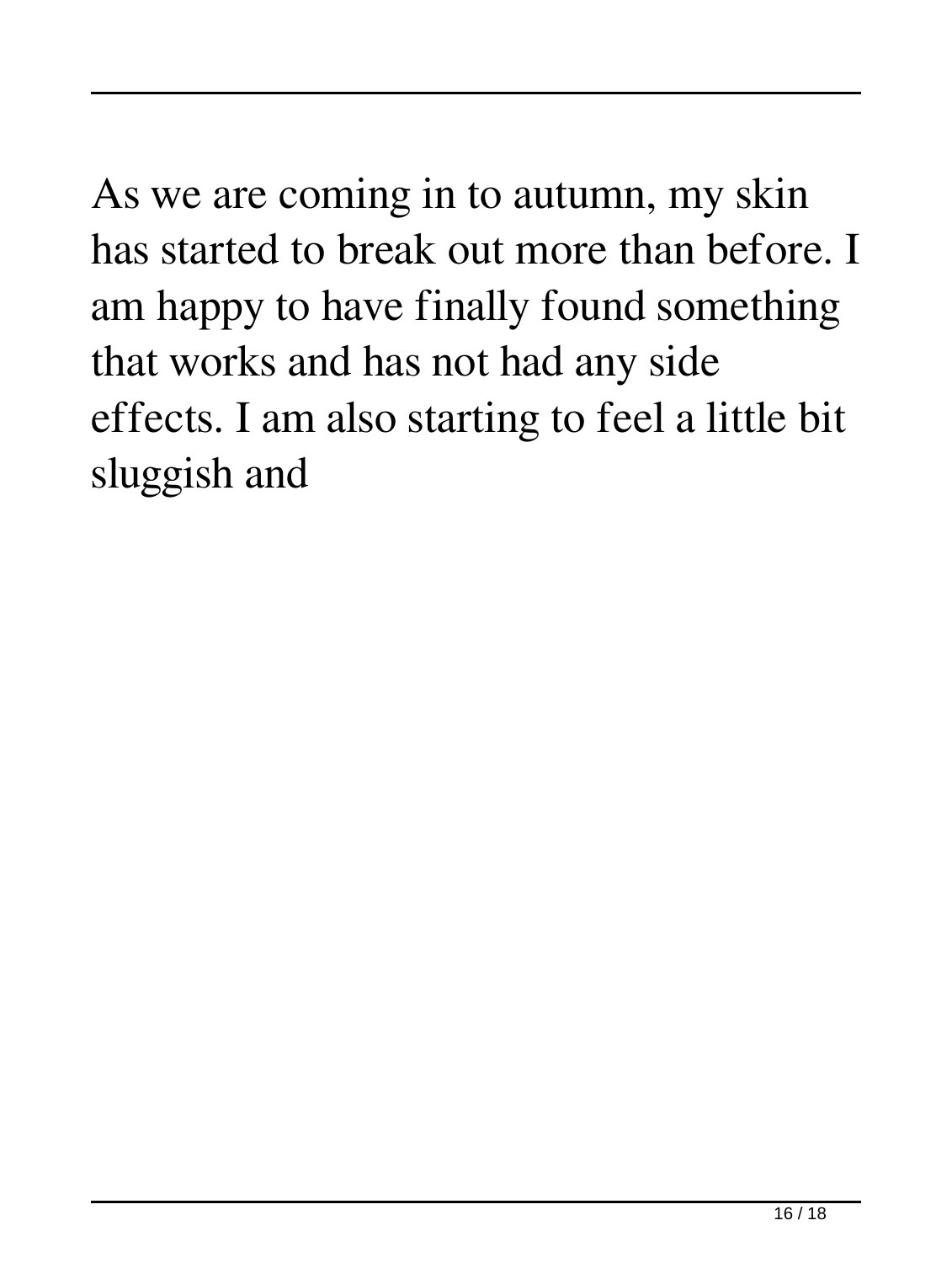**System Requirements:**

Supported and tested for Windows 10 and above. \* Physical Platform: Either a Mac or a Windows 7/8/10 machine. \* Operating System: Windows 7/8/10 \* Physical memory: 1GB \* Processor: Intel Core i5 2.66GHz or equivalent \* Video Card: 512MB or more \* RAM: 1GB or more \* CD/DVD drive: DVD-RW drive \* Web Browser: Chrome  $*$  External display: 2.1Mx1.5M resolution

<http://purosautoskansas.com/wp-content/uploads/2022/06/torblaty.pdf> [https://xn--wo-6ja.com/upload/files/2022/06/jbdyPu96NobBnL9JQV58\\_06\\_f8172527ac](https://xn--wo-6ja.com/upload/files/2022/06/jbdyPu96NobBnL9JQV58_06_f8172527ac91e4ed3cc78a716b343d7f_file.pdf) [91e4ed3cc78a716b343d7f\\_file.pdf](https://xn--wo-6ja.com/upload/files/2022/06/jbdyPu96NobBnL9JQV58_06_f8172527ac91e4ed3cc78a716b343d7f_file.pdf) <https://secretcs2020.com/wp-content/uploads/2022/06/ellwals.pdf> [https://www.uniting.zone/upload/files/2022/06/FwNRgWWj8OJ8NzZoy1sm\\_06\\_310b0a](https://www.uniting.zone/upload/files/2022/06/FwNRgWWj8OJ8NzZoy1sm_06_310b0a478d9551fb2fd09b4f573b7b6f_file.pdf) [478d9551fb2fd09b4f573b7b6f\\_file.pdf](https://www.uniting.zone/upload/files/2022/06/FwNRgWWj8OJ8NzZoy1sm_06_310b0a478d9551fb2fd09b4f573b7b6f_file.pdf)